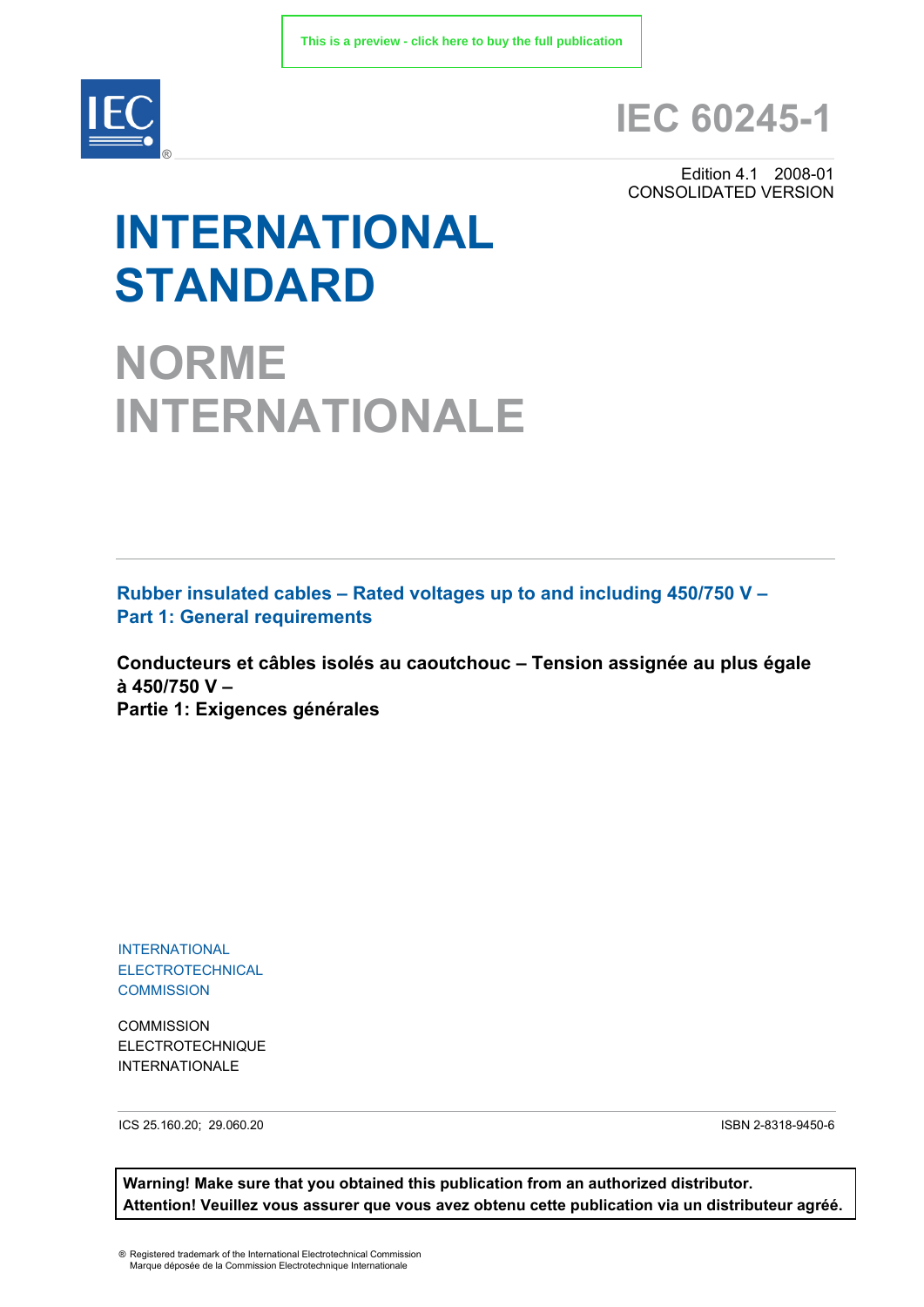$-2-$ 

60245-1 © IEC:2003+A1:2007

# **CONTENTS**

| 1                                                                                          |                                                                                          |                                                                                      |  |  |  |  |
|--------------------------------------------------------------------------------------------|------------------------------------------------------------------------------------------|--------------------------------------------------------------------------------------|--|--|--|--|
|                                                                                            | 1.1                                                                                      |                                                                                      |  |  |  |  |
|                                                                                            | 1.2                                                                                      |                                                                                      |  |  |  |  |
| $\overline{2}$                                                                             |                                                                                          |                                                                                      |  |  |  |  |
|                                                                                            | 2.1                                                                                      |                                                                                      |  |  |  |  |
|                                                                                            | 2.2                                                                                      |                                                                                      |  |  |  |  |
| 3                                                                                          |                                                                                          |                                                                                      |  |  |  |  |
|                                                                                            | 3.1                                                                                      |                                                                                      |  |  |  |  |
|                                                                                            | 3.2                                                                                      |                                                                                      |  |  |  |  |
|                                                                                            | 3.3                                                                                      |                                                                                      |  |  |  |  |
| 4                                                                                          |                                                                                          |                                                                                      |  |  |  |  |
|                                                                                            | 4.1                                                                                      |                                                                                      |  |  |  |  |
|                                                                                            | 4.2                                                                                      |                                                                                      |  |  |  |  |
| 5                                                                                          |                                                                                          |                                                                                      |  |  |  |  |
|                                                                                            | 5.1                                                                                      |                                                                                      |  |  |  |  |
|                                                                                            | 5.2                                                                                      |                                                                                      |  |  |  |  |
|                                                                                            | 5.3                                                                                      |                                                                                      |  |  |  |  |
|                                                                                            | 5.4                                                                                      |                                                                                      |  |  |  |  |
|                                                                                            | 5.5                                                                                      |                                                                                      |  |  |  |  |
|                                                                                            | 5.6                                                                                      |                                                                                      |  |  |  |  |
| 6                                                                                          |                                                                                          |                                                                                      |  |  |  |  |
|                                                                                            |                                                                                          |                                                                                      |  |  |  |  |
|                                                                                            |                                                                                          |                                                                                      |  |  |  |  |
|                                                                                            |                                                                                          | Annex B (normative) Calculation method for determination of the thickness of sheath  |  |  |  |  |
|                                                                                            |                                                                                          |                                                                                      |  |  |  |  |
|                                                                                            |                                                                                          |                                                                                      |  |  |  |  |
|                                                                                            |                                                                                          |                                                                                      |  |  |  |  |
|                                                                                            |                                                                                          |                                                                                      |  |  |  |  |
|                                                                                            |                                                                                          |                                                                                      |  |  |  |  |
|                                                                                            |                                                                                          | Table 1 – Requirements for non-electrical tests for cross-linked rubber insulation12 |  |  |  |  |
| Table 2 - Requirements for non-electrical tests for cross-linked rubber sheath  15         |                                                                                          |                                                                                      |  |  |  |  |
|                                                                                            | Table 3 – Requirements for electrical tests for cross-linked rubber insulated cables  18 |                                                                                      |  |  |  |  |
| Table 4 – Requirements for the static flexibility test for arc-welding electrode cables 19 |                                                                                          |                                                                                      |  |  |  |  |
|                                                                                            |                                                                                          |                                                                                      |  |  |  |  |
|                                                                                            |                                                                                          |                                                                                      |  |  |  |  |
|                                                                                            |                                                                                          |                                                                                      |  |  |  |  |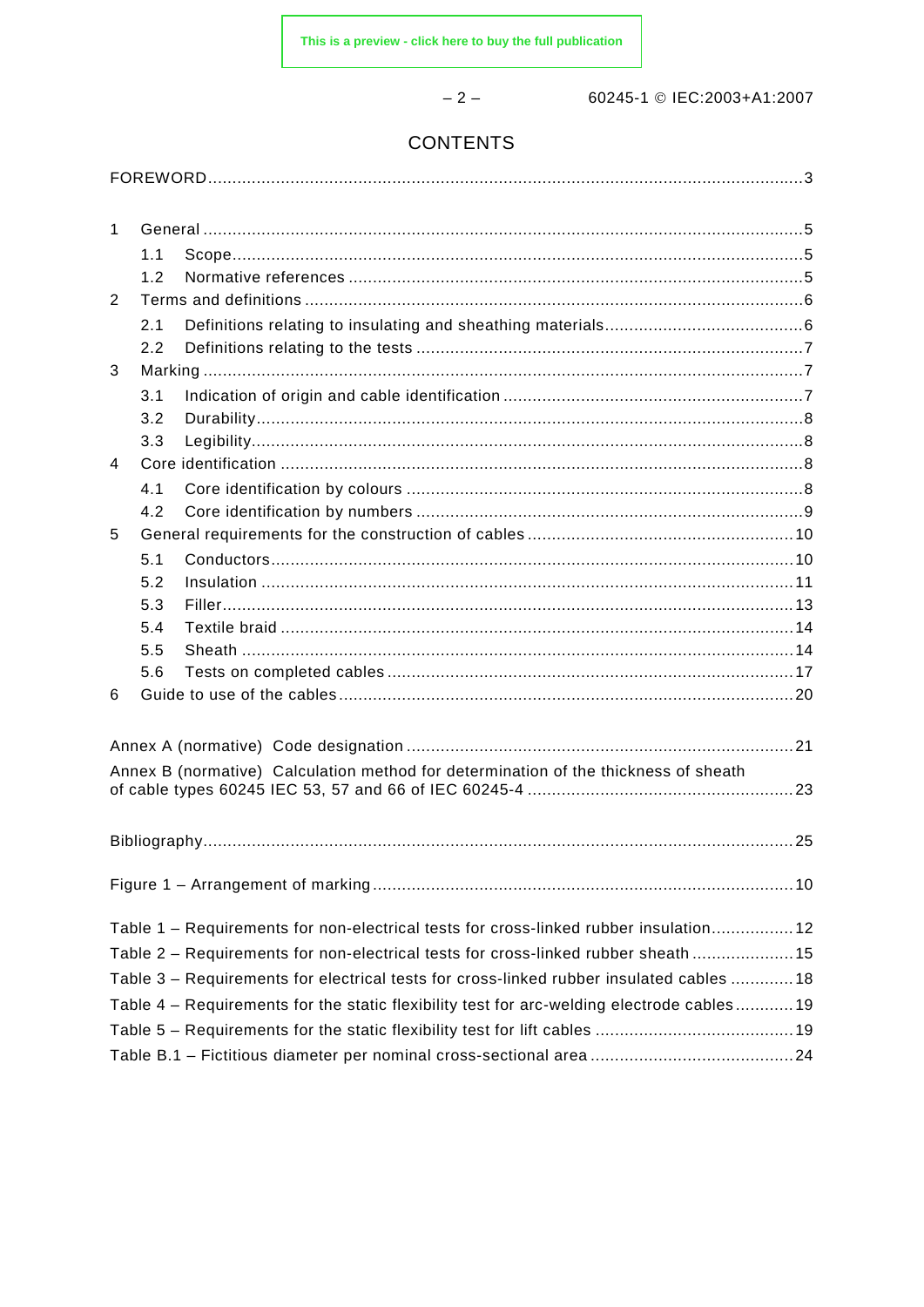60245-1 © IEC:2003+A1:2007  $-3-$ 

# INTERNATIONAL ELECTROTECHNICAL COMMISSION \_\_\_\_\_\_\_\_\_\_\_

# **RUBBER INSULATED CABLES – RATED VOLTAGES UP TO AND INCLUDING 450/750 V –**

#### **Part 1: General requirements**

# FOREWORD

- 1) The International Electrotechnical Commission (IEC) is a worldwide organization for standardization comprising all national electrotechnical committees (IEC National Committees). The object of IEC is to promote international co-operation on all questions concerning standardization in the electrical and electronic fields. To this end and in addition to other activities, IEC publishes International Standards, Technical Specifications, Technical Reports, Publicly Available Specificatzions (PAS) and Guides (hereafter referred to as "IEC Publication(s)"). Their preparation is entrusted to technical committees; any IEC National Committee interested in the subject dealt with may participate in this preparatory work. International, governmental and nongovernmental organizations liaising with the IEC also participate in this preparation. IEC collaborates closely with the International Organization for Standardization (ISO) in accordance with conditions determined by agreement between the two organizations.
- 2) The formal decisions or agreements of IEC on technical matters express, as nearly as possible, an international consensus of opinion on the relevant subjects since each technical committee has representation from all interested IEC National Committees.
- 3) IEC Publications have the form of recommendations for international use and are accepted by IEC National Committees in that sense. While all reasonable efforts are made to ensure that the technical content of IEC Publications is accurate, IEC cannot be held responsible for the way in which they are used or for any misinterpretation by any end user.
- 4) In order to promote international uniformity, IEC National Committees undertake to apply IEC Publications transparently to the maximum extent possible in their national and regional publications. Any divergence between any IEC Publication and the corresponding national or regional publication shall be clearly indicated in the latter.
- 5) IEC provides no marking procedure to indicate its approval and cannot be rendered responsible for any equipment declared to be in conformity with an IEC Publication.
- 6) All users should ensure that they have the latest edition of this publication.
- 7) No liability shall attach to IEC or its directors, employees, servants or agents including individual experts and members of its technical committees and IEC National Committees for any personal injury, property damage or other damage of any nature whatsoever, whether direct or indirect, or for costs (including legal fees) and expenses arising out of the publication, use of, or reliance upon, this IEC Publication or any other IEC Publications.
- 8) Attention is drawn to the Normative references cited in this publication. Use of the referenced publications is indispensable for the correct application of this publication.
- 9) Attention is drawn to the possibility that some of the elements of this IEC Publication may be the subject of patent rights. IEC shall not be held responsible for identifying any or all such patent rights.

#### **This consolidated version of the official IEC Standard and its amendment has been prepared for user convenience.**

#### **IEC 60245-1 edition 4.1 contains the fourth edition (2003-12) [documents 20/659/FDIS and 20/679/RVD] and its amendment 1 (2007-10) [documents 20/902/FDIS and 20/909/ RVD].**

#### **A vertical line in the margin shows where the base publication has been modified by amendment 1.**

International Standard IEC 60245-1 has been prepared by IEC technical committee 20: Electric cables.

The principal change with respect to the previous edition is the replacement of insulation IE 1 with IE 4. This fourth edition does not constitute a full technical revision.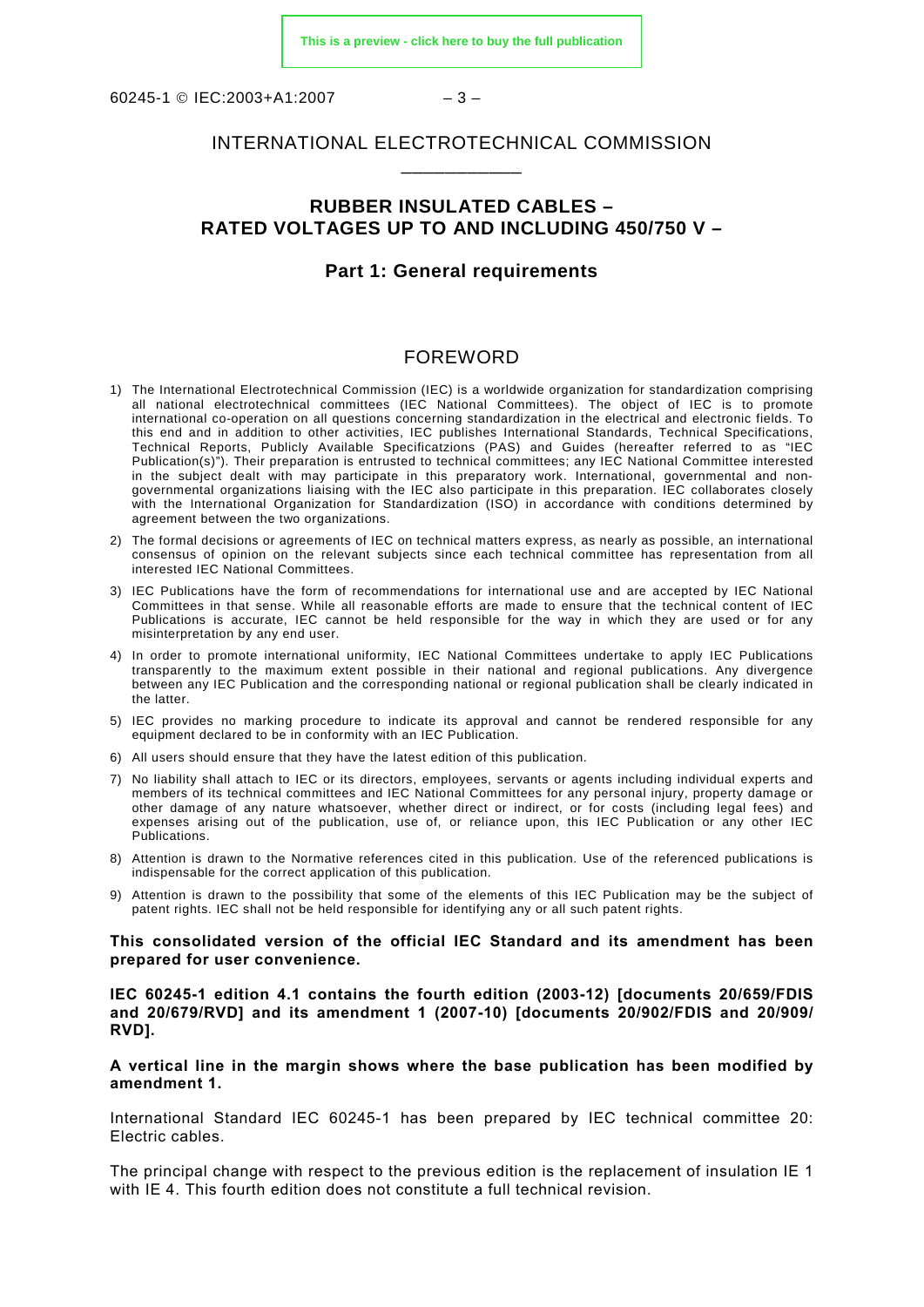– 4 – 60245-1 © IEC:2003+A1:2007

This publication has been drafted in accordance with the ISO/IEC Directives, Part 2.

IEC 60245 consists of the following parts, under the general title *Rubber insulated cables – Rated voltages up to and including 450/750 V:* 

- Part 1: General requirements
- Part 2: Test methods
- Part 3: Heat resistant silicone insulated cables
- Part 4: Cords and flexible cables
- Part 5: Lift cables
- Part 6: Arc welding electrode cables
- Part 7: Heat resistant ethylene-vinyl-acetate rubber insulated cables
- Part 8: Cords for applications requiring high flexibility

Parts 3 to 8 are for particular types of cable and should be read in conjunction with Part 1 and Part 2. Further parts may be added as other types are standardized.

The committee has decided that the contents of the base publication and its amendments will remain unchanged until the maintenance result date indicated on the IEC web site under "http://webstore.iec.ch" in the data related to the specific publication. At this date, the publication will be

- reconfirmed,
- withdrawn.
- replaced by a revised edition, or
- amended.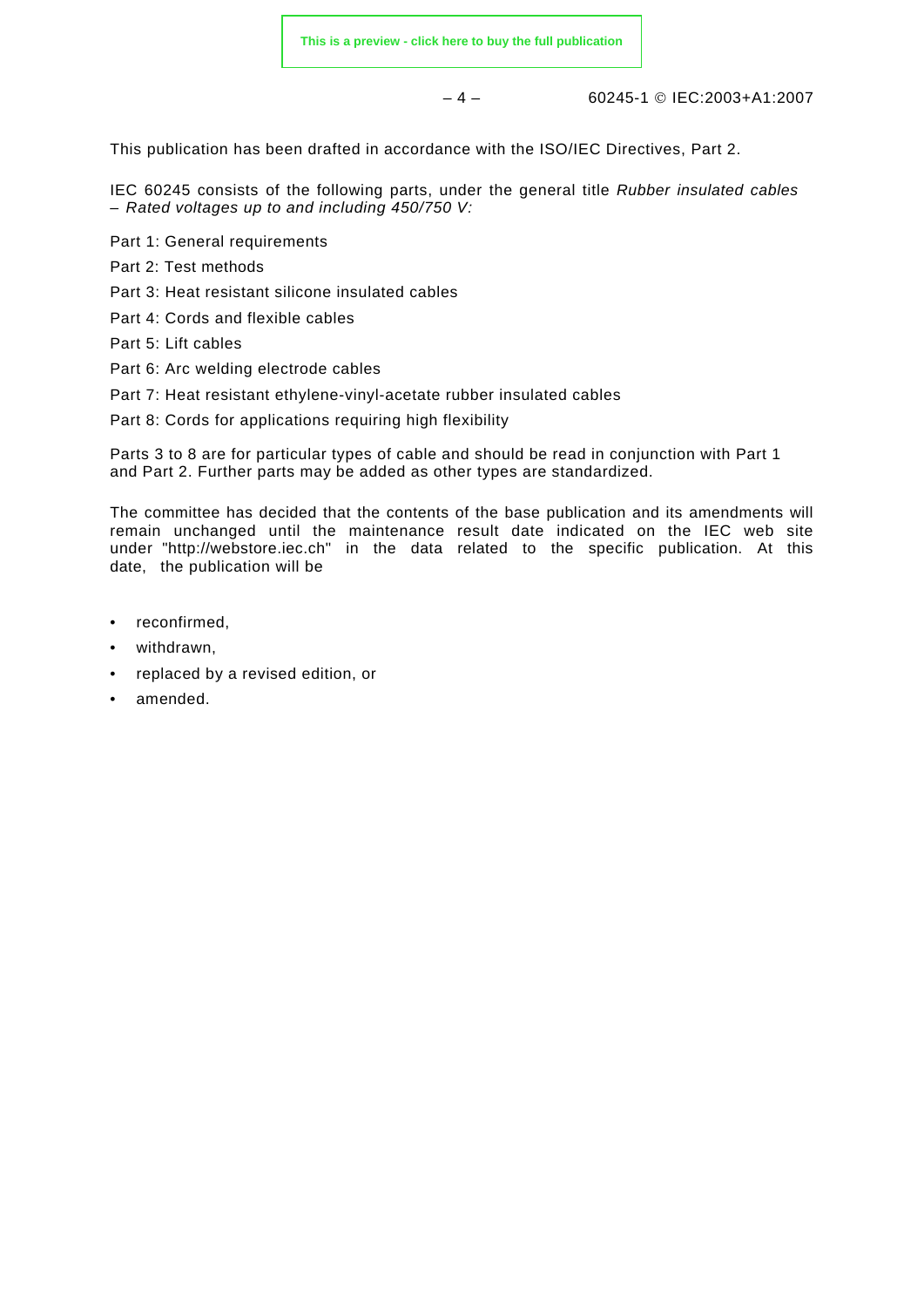<span id="page-4-0"></span>60245-1 © IEC:2003+A1:2007 – 5 –

# **RUBBER INSULATED CABLES – RATED VOLTAGES UP TO AND INCLUDING 450/750 V –**

## **Part 1: General requirements**

#### **1 General**

#### **1.1 Scope**

This part of IEC 60245 applies to rigid and flexible cables with insulation, and sheath if any, based on vulcanized rubber of rated voltages  $U_0/U$  up to and including 450/750 V used in power installations of nominal voltage not exceeding 450/750 V a.c.

NOTE For some types of flexible cables the term 'cord' is used.

The particular types of cables are specified in IEC 60245-3, IEC 60245-4, etc. The code designations of these types of cables are given in Annex A.

The test methods specified in Parts 1 to 8 are given in IEC 60245-2, IEC 60332-1 and in the relevant parts of IEC 60811.

#### **1.2 Normative references**

The following referenced documents are indispensable for the application of this document. For dated references, only the edition cited applies. For undated references, the latest edition of the referenced document (including any amendments) applies.

IEC 60173:1964, *Colours of the cores of flexible cables and cords*

IEC 60228:1978, *Conductors of insulated cables*

IEC 60245-2:1994, *Rubber insulated cables – Rated voltages up to and including 450/750 V – Part 2: Test methods* 

IEC 60245-3:1994, *Rubber insulated cables – Rated voltages up to and including 450/750 V – Part 3: Heat resistant silicone insulated cables* 

IEC 60245-4:1994, *Rubber insulated cables – Rated voltages up to and including 450/750 V – Part 4: Cords and flexible cables* 

IEC 60245-7:1994, *Rubber insulated cables – Rated voltages up to and including 450/750 V – Part 7: Heat resistant ethylene-vinyl-acetate rubber insulated cables* 

IEC 60332-1:1993, *Tests on electric cables under fire conditions – Part 1: Test on a single vertical insulated wire or cable* 

IEC 60811-1-1:1993, *Common test methods for insulating and sheathing materials of electric cables – Part 1: Methods for general application – Section 1: Measurement of thickness and overall dimensions – Tests for determining the mechanical properties* 

IEC 60811-1-2:1985, *Common test methods for insulating and sheathing materials of electric cables – Part 1: Methods for general application – Section Two: Thermal ageing methods* 

IEC 60811-1-4:1985, *Common test methods for insulating and sheathing materials of electric cables – Part 1: Methods for general application – Section Four: Tests at low temperature*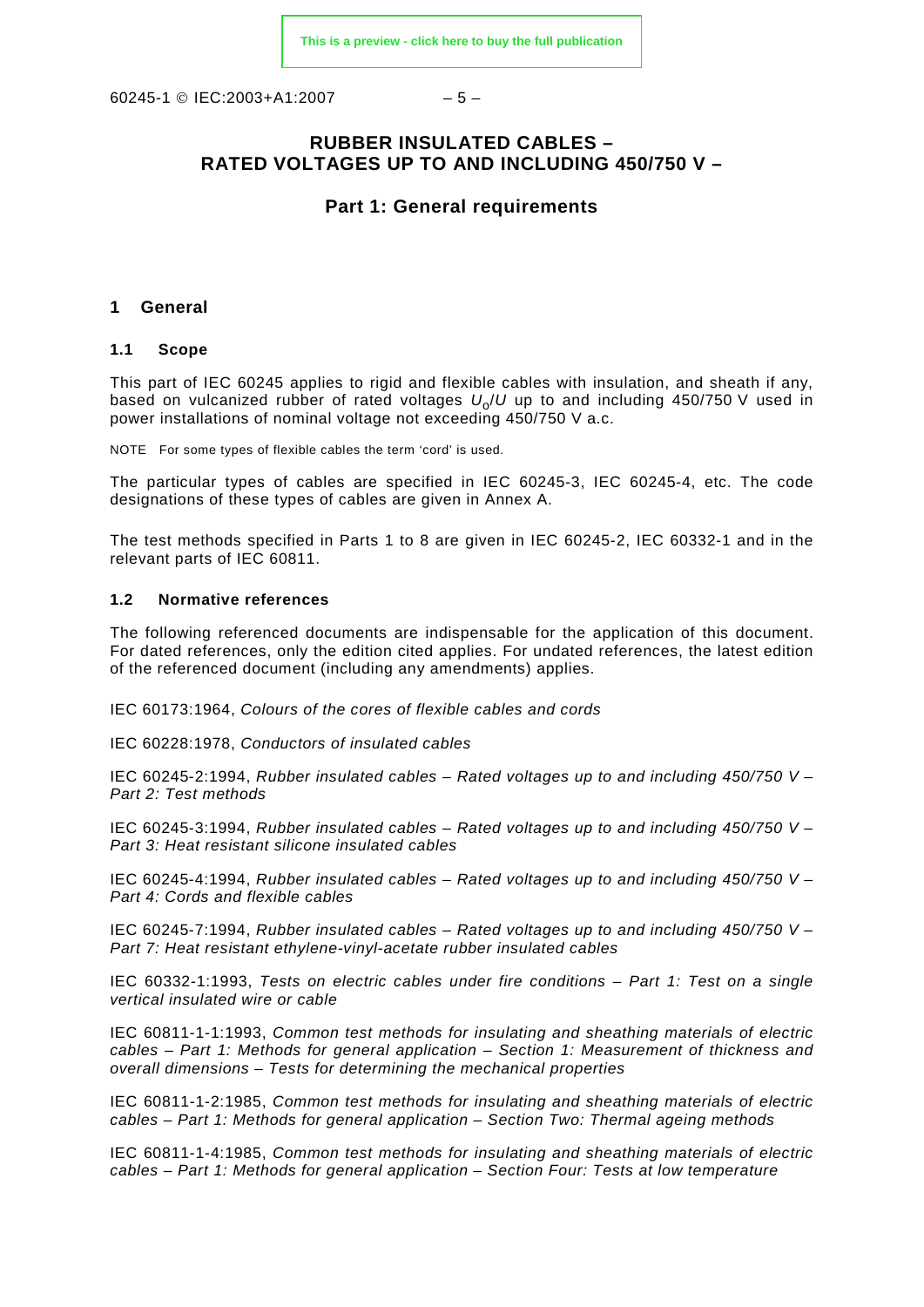– 6 – 60245-1 © IEC:2003+A1:2007

<span id="page-5-0"></span>IEC 60811-2-1:1998, *Insulating and sheathing materials of electric and optical cables – Common test methods – Part 2-1: Methods specific to elastomeric compounds – Ozone resistance, hot set andmineral oil immersion tests* 

IEC 60811-3-1:1985, *Common test methods for insulating and sheathing materials of electric cables – Part 3: Methods specific to PVC compounds – Section One: Pressure test at high temperature – Tests for resistance to cracking* 

IEC 62440, *Electric cables – Guide to use for cables with a rated voltage not exceeding 450/750V[1](#page-5-1)* 

\_\_\_\_\_\_\_\_

<span id="page-5-1"></span><sup>1</sup> In preparation.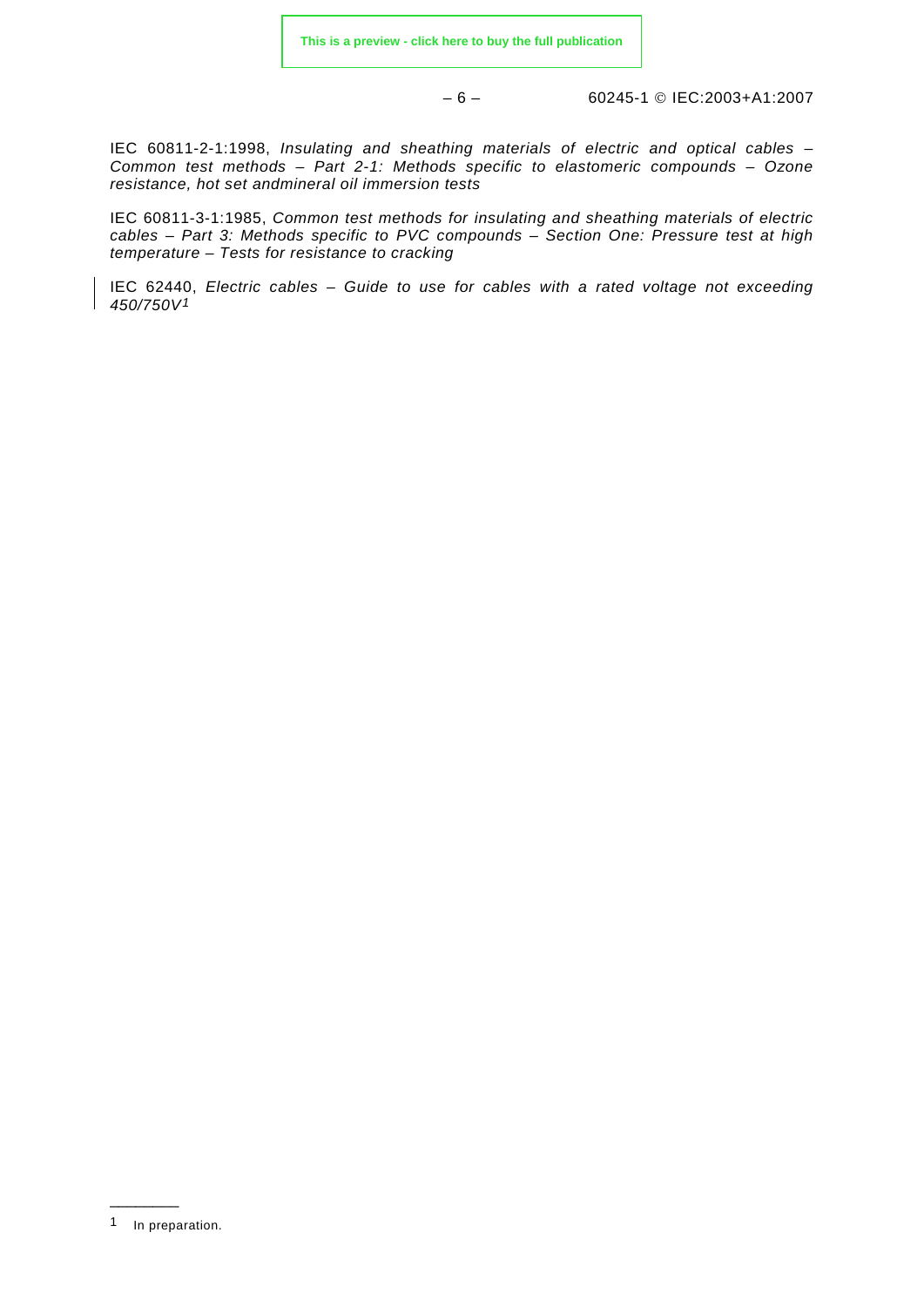– 26 – 60245-1 © CEI:2003+A1:2007

# SOMMAIRE

| AVANT-PROPOS |  |
|--------------|--|
|              |  |

| 1                                                                                      |     |                                                                                     |  |  |
|----------------------------------------------------------------------------------------|-----|-------------------------------------------------------------------------------------|--|--|
|                                                                                        | 1.1 |                                                                                     |  |  |
|                                                                                        | 1.2 |                                                                                     |  |  |
| 2                                                                                      |     |                                                                                     |  |  |
|                                                                                        | 2.1 | Définitions relatives aux matériaux de l'enveloppe isolante et de la gaine 30       |  |  |
|                                                                                        | 2.2 |                                                                                     |  |  |
| 3                                                                                      |     |                                                                                     |  |  |
|                                                                                        | 3.1 |                                                                                     |  |  |
|                                                                                        | 3.2 |                                                                                     |  |  |
|                                                                                        | 3.3 |                                                                                     |  |  |
| 4                                                                                      |     |                                                                                     |  |  |
|                                                                                        | 4.1 |                                                                                     |  |  |
|                                                                                        | 4.2 |                                                                                     |  |  |
| 5                                                                                      |     | Exigences générales sur la constitution des conducteurs et câbles 34                |  |  |
|                                                                                        | 5.1 |                                                                                     |  |  |
|                                                                                        | 5.2 |                                                                                     |  |  |
|                                                                                        | 5.3 |                                                                                     |  |  |
|                                                                                        | 5.4 |                                                                                     |  |  |
|                                                                                        | 5.5 |                                                                                     |  |  |
|                                                                                        | 5.6 |                                                                                     |  |  |
| 6                                                                                      |     |                                                                                     |  |  |
|                                                                                        |     |                                                                                     |  |  |
|                                                                                        |     |                                                                                     |  |  |
|                                                                                        |     | Annexe B (normative) Méthode de calcul pour déterminer les épaisseurs de gaine des  |  |  |
|                                                                                        |     |                                                                                     |  |  |
|                                                                                        |     |                                                                                     |  |  |
|                                                                                        |     |                                                                                     |  |  |
|                                                                                        |     |                                                                                     |  |  |
|                                                                                        |     |                                                                                     |  |  |
|                                                                                        |     |                                                                                     |  |  |
|                                                                                        |     | Tableau 1 - Exigences relatives aux essais non électriques des enveloppes isolantes |  |  |
|                                                                                        |     |                                                                                     |  |  |
|                                                                                        |     | Tableau 2 - Exigences relatives aux essais non électriques des gaines en caoutchouc |  |  |
|                                                                                        |     |                                                                                     |  |  |
|                                                                                        |     | Tableau 3 - Exigences relatives aux essais diélectriques pour les conducteurs et    |  |  |
|                                                                                        |     |                                                                                     |  |  |
|                                                                                        |     | Tableau 4 - Exigences pour l'essai statique de souplesse des câbles pour électrodes |  |  |
|                                                                                        |     |                                                                                     |  |  |
| Tableau 5 - Exigences pour l'essai statique de souplesse des câbles pour ascenseurs 43 |     |                                                                                     |  |  |
|                                                                                        |     |                                                                                     |  |  |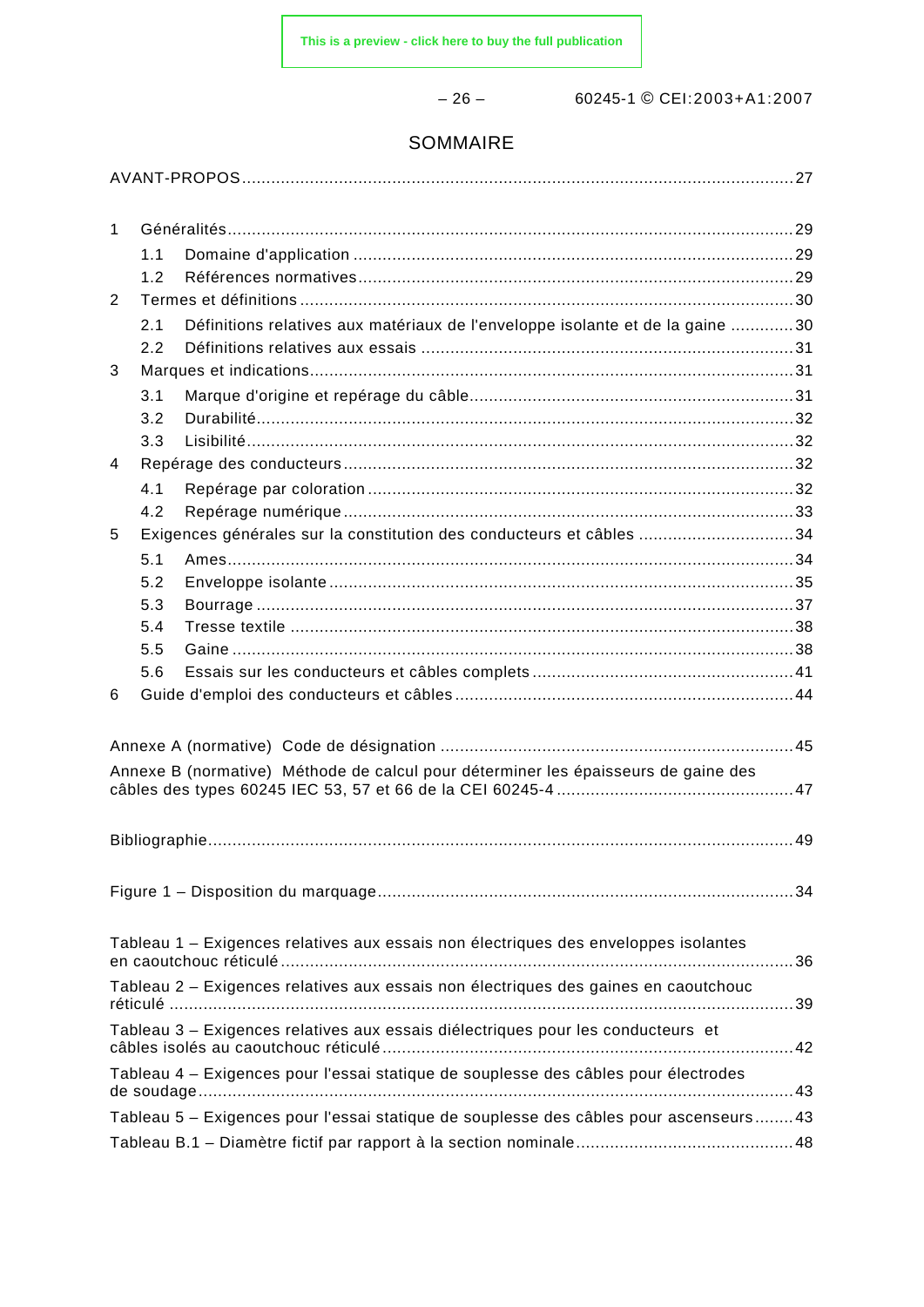$60245 - 1$  © CEI:2003+A1:2007 – 27 –

# COMMISSION ÉLECTROTECHNIQUE INTERNATIONALE \_\_\_\_\_\_\_\_\_\_\_

# **CONDUCTEURS ET CÂBLES ISOLÉS AU CAOUTCHOUC – TENSION ASSIGNÉE AU PLUS ÉGALE À 450/750 V –**

### **Partie 1: Exigences générales**

## AVANT-PROPOS

- 1) La Commission Electrotechnique Internationale (CEI) est une organisation mondiale de normalisation composée de l'ensemble des comités électrotechniques nationaux (Comités nationaux de la CEI). La CEI a pour objet de favoriser la coopération internationale pour toutes les questions de normalisation dans les domaines de l'électricité et de l'électronique. A cet effet, la CEI – entre autres activités – publie des Normes internationales, des Spécifications techniques, des Rapports techniques, des Spécifications accessibles au public (PAS) et des Guides (ci-après dénommés "Publication(s) de la CEI"). Leur élaboration est confiée à des comités d'études, aux travaux desquels tout Comité national intéressé par le sujet traité peut participer. Les organisations internationales, gouvernementales et non gouvernementales, en liaison avec la CEI, participent également aux travaux. La CEI collabore étroitement avec l'Organisation Internationale de Normalisation (ISO), selon des conditions fixées par accord entre les deux organisations.
- 2) Les décisions ou accords officiels de la CEI concernant les questions techniques représentent, dans la mesure du possible, un accord international sur les sujets étudiés, étant donné que les Comités nationaux de la CEI intéressés sont représentés dans chaque comité d'études.
- 3) Les Publications de la CEI se présentent sous la forme de recommandations internationales et sont agréées comme telles par les Comités nationaux de la CEI. Tous les efforts raisonnables sont entrepris afin que la CEI s'assure de l'exactitude du contenu technique de ses publications; la CEI ne peut pas être tenue responsable de l'éventuelle mauvaise utilisation ou interprétation qui en est faite par un quelconque utilisateur final.
- 4) Dans le but d'encourager l'uniformité internationale, les Comités nationaux de la CEI s'engagent, dans toute la mesure possible, à appliquer de façon transparente les Publications de la CEI dans leurs publications nationales et régionales. Toutes divergences entre toutes Publications de la CEI et toutes publications nationales ou régionales correspondantes doivent être indiquées en termes clairs dans ces dernières.
- 5) La CEI n'a prévu aucune procédure de marquage valant indication d'approbation et n'engage pas sa responsabilité pour les équipements déclarés conformes à une de ses Publications.
- 6) Tous les utilisateurs doivent s'assurer qu'ils sont en possession de la dernière édition de cette publication.
- 7) Aucune responsabilité ne doit être imputée à la CEI, à ses administrateurs, employés, auxiliaires ou mandataires, y compris ses experts particuliers et les membres de ses comités d'études et des Comités nationaux de la CEI, pour tout préjudice causé en cas de dommages corporels et matériels, ou de tout autre dommage de quelque nature que ce soit, directe ou indirecte, ou pour supporter les coûts (y compris les frais de justice) et les dépenses découlant de la publication ou de l'utilisation de cette Publication de la CEI ou de toute autre Publication de la CEI, ou au crédit qui lui est accordé.
- 8) L'attention est attirée sur les références normatives citées dans cette publication. L'utilisation de publications référencées est obligatoire pour une application correcte de la présente publication.
- 9) L'attention est attirée sur le fait que certains des éléments de la présente Publication de la CEI peuvent faire l'objet de droits de propriété intellectuelle ou de droits analogues. La CEI ne saurait être tenue pour responsable de ne pas avoir identifié de tels droits de propriété et de ne pas avoir signalé leur existence.

#### **Cette version consolidée de la Norme IEC officielle et de son amendement a été préparée pour la commodité de l'utilisateur.**

**La CEI 60245-1 édition 4.1 contient la quatrième édition (2003-12) [documents 20/659/ FDIS et 20/679/RVD] et son amendement 1 (2007-10) [documents 20/902/FDIS et 20/909/ RVD].**

**Une ligne verticale dans la marge indique où la publication de base a été modifiée par l'amendement 1.**

La Norme internationale CEI 60245-1 a été établie par le comité d'études 20 de la CEI: Câbles électriques.

Le principal changement par rapport à l'édition précédente est le remplacement de l'isolation IE 1 par IE 4. Cette quatrième édition ne constitue pas une révision technique complète.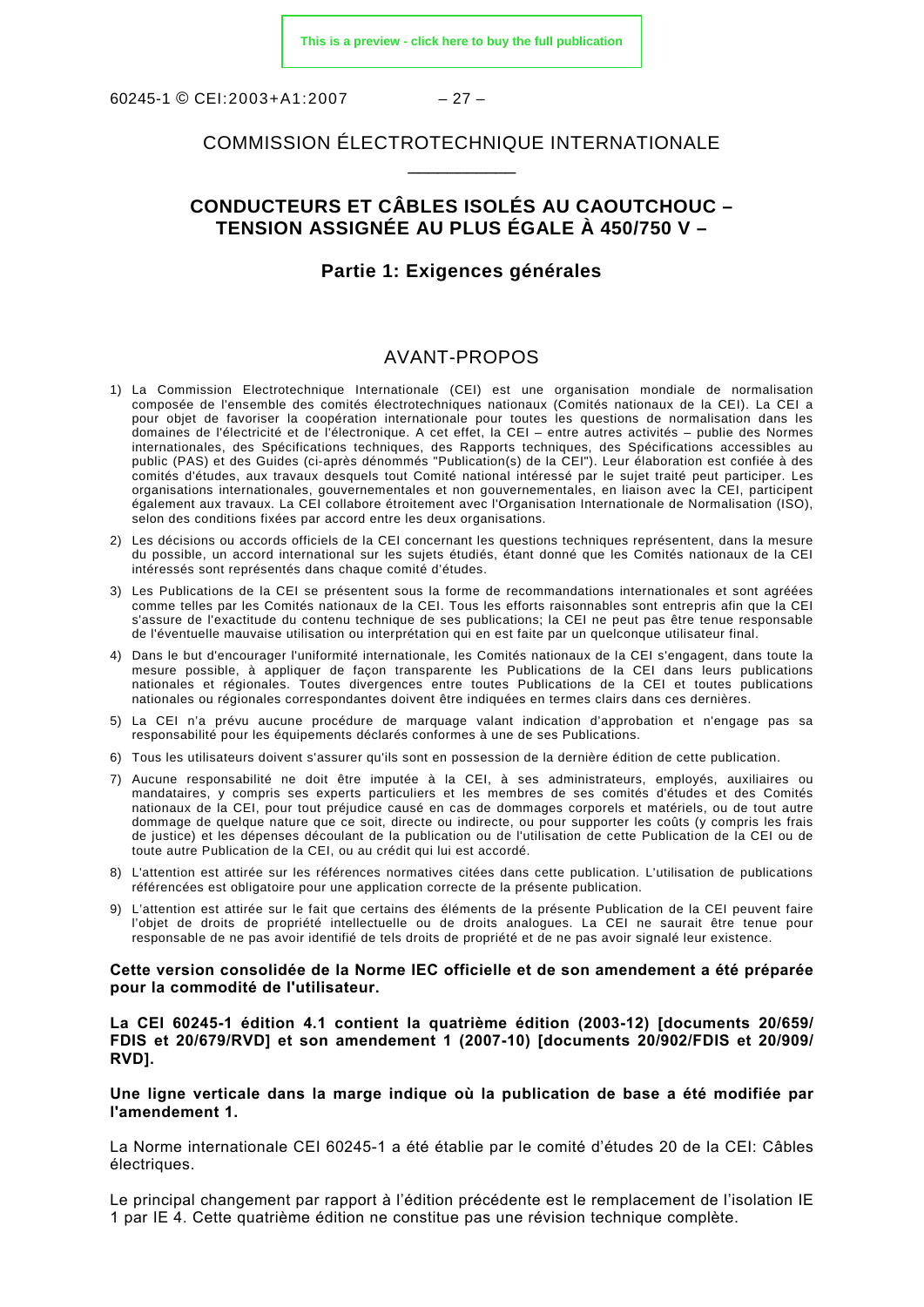$$
-28-
$$

– 28 – 60245-1 © CEI:2003+A1:2007

Cette publication a été rédigée selon les Directives ISO/CEI, Partie 2.

La CEI 60245 comprend les parties suivantes, présentées sous le titre général *Conducteurs et câbles isolés au caoutchouc – Tension assignée au plus égale à 450/750 V:* 

- Partie 1: Exigences générales
- Partie 2: Méthodes d'essais
- Partie 3: Conducteurs isolés au silicone, résistant à la chaleur
- Partie 4: Câbles souples
- Partie 5: Câbles pour ascenseurs
- Partie 6: Câbles souples pour électrodes de soudage à l'arc
- Partie 7: Câbles isolés à l'éthylène-acétate de vinyle, résistant aux températures élevées
- Partie 8: Câbles pour applications nécessitant une flexibilité élevée

Les parties 3 à 8 sont des types particuliers de câbles et il convient de les lire conjointement avec les Parties 1 et 2. Des parties supplémentaires pourront être ajoutées au fur et à mesure que d'autres types seront normalisés.

Le comité a décidé que le contenu de la publication de base et de ses amendements ne sera pas modifié avant la date de maintenance indiquée sur le site web de la CEI sous "http://webstore.iec.ch" dans les données relatives à la publication recherchée. A cette date, la publication sera

- reconduite,
- supprimée,
- remplacée par une édition révisée, ou
- amendée.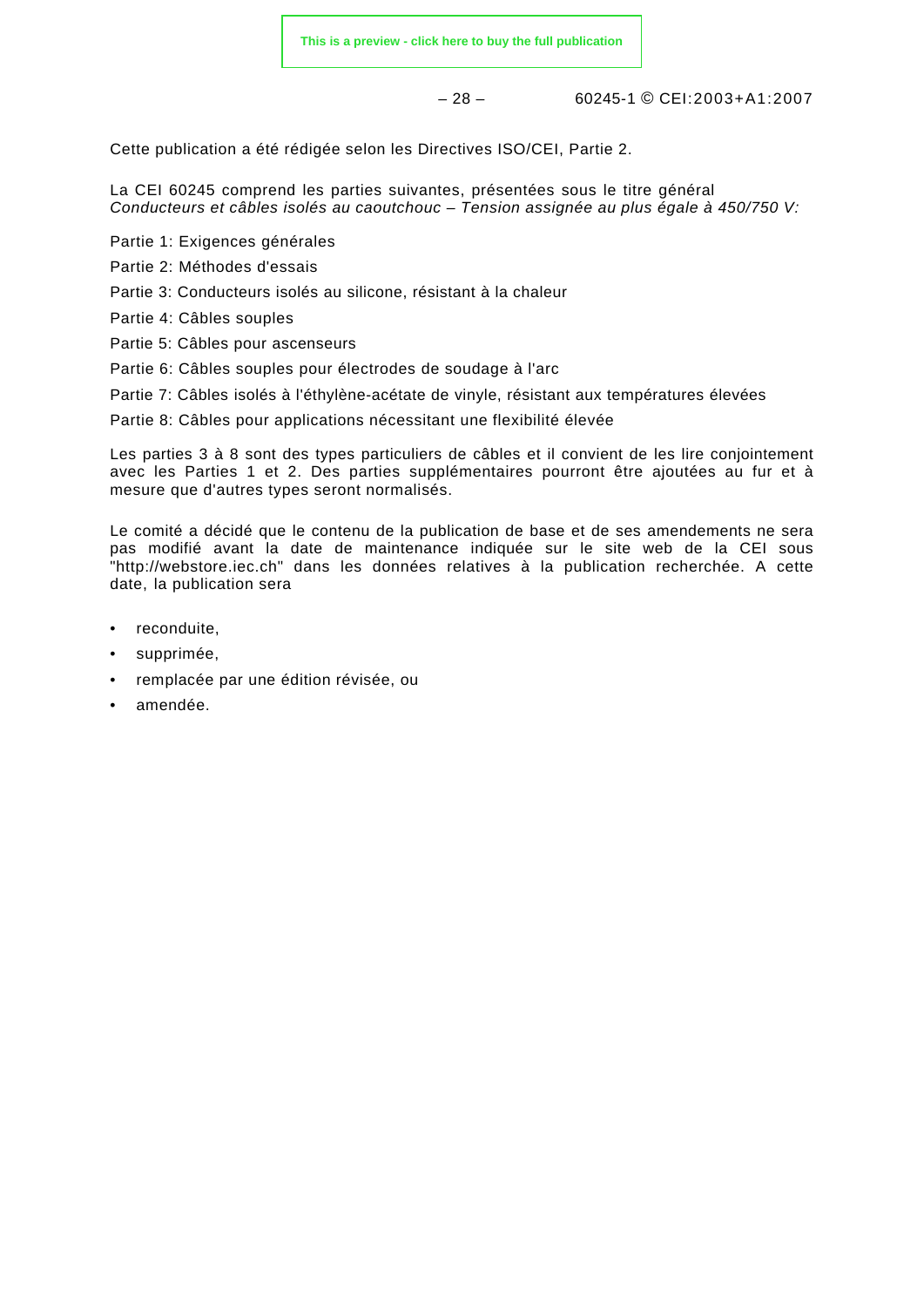<span id="page-9-0"></span> $60245 - 1$  © CEI:2003+A1:2007 – 29 –

# **CONDUCTEURS ET CÂBLES ISOLÉS AU CAOUTCHOUC – TENSION ASSIGNÉE AU PLUS ÉGALE À 450/750 V –**

#### **Partie 1: Exigences générales**

#### **1 Généralités**

#### **1.1 Domaine d'application**

La présente partie de la CEI 60245 s'applique aux conducteurs et câbles souples et rigides ayant une enveloppe isolante, et éventuellement une gaine, à base de caoutchouc vulcanisé, de tension assignée *U*o/*U* au plus égale à 450/750 V, utilisés dans les installations d'énergie d'une tension nominale ne dépassant pas 450/750 V en courant alternatif.

NOTE La note ne s'applique pas au texte français.

Les types particuliers de conducteurs et de câbles sont spécifiés dans la CEI 60245-3, la CEI 60245-4, etc. Le code de désignation de ces types de câbles est donné dans l'Annexe A.

Les méthodes d'essais spécifiées dans les Parties 1 à 8 sont données dans la CEI 60245-2, la CEI 60332-1 et dans les parties correspondantes de la CEI 60811.

#### **1.2 Références normatives**

Les documents de référence suivants sont indispensables pour l'application du présent document. Pour les références datées, seule l'édition citée s'applique. Pour les références non datées, la dernière édition du document de référence s'applique (y compris les éventuels amendements).

CEI 60173:1964, *Couleurs pour les conducteurs des câbles souples* 

CEI 60228:1978, *Ames des câbles isolés* 

CEI 60245-2:1994, *Conducteurs et câbles isolés au caoutchouc – Tension assignée au plus égale à 450/750 V – Partie 2: Méthodes d'essais* 

CEI 60245-3:1994, *Conducteurs et câbles isolés au caoutchouc – Tension assignée au plus égale à 450/750 V – Partie 3: Conducteurs isolés au silicone, résistant à la chaleur* 

CEI 60245-4:1994, *Conducteurs et câbles isolés au caoutchouc – Tension assignée au plus égale à 450/750 V – Partie 4: Câbles souples* 

CEI 60245-7:1994, *Conducteurs et câbles isolés au caoutchouc – Tension assignée au plus égale à 450/750 V – Partie 7: Câbles isolés à l'éthylène-acétate de vinyle, résistant aux températures élevées* 

CEI 60332-1:1993, *Essais des câbles électriques soumis au feu – Partie 1: Essai sur un conducteur ou câble isolé vertical* 

CEI 60811-1-1:1993, *Méthodes d'essais communes pour les matériaux d'isolation et de gainage des câbles électriques – Partie 1: Méthodes d'application générale – Section 1: Mesure des épaisseurs et des dimensions extérieures – Détermination des propriétés mécaniques* 

CEI 60811-1-2:1985, *Méthodes d'essais communes pour les matériaux d'isolation et de gainage des câbles électriques – Première partie: Méthodes d'application générale – Section deux: Méthodes de vieillissement thermique*